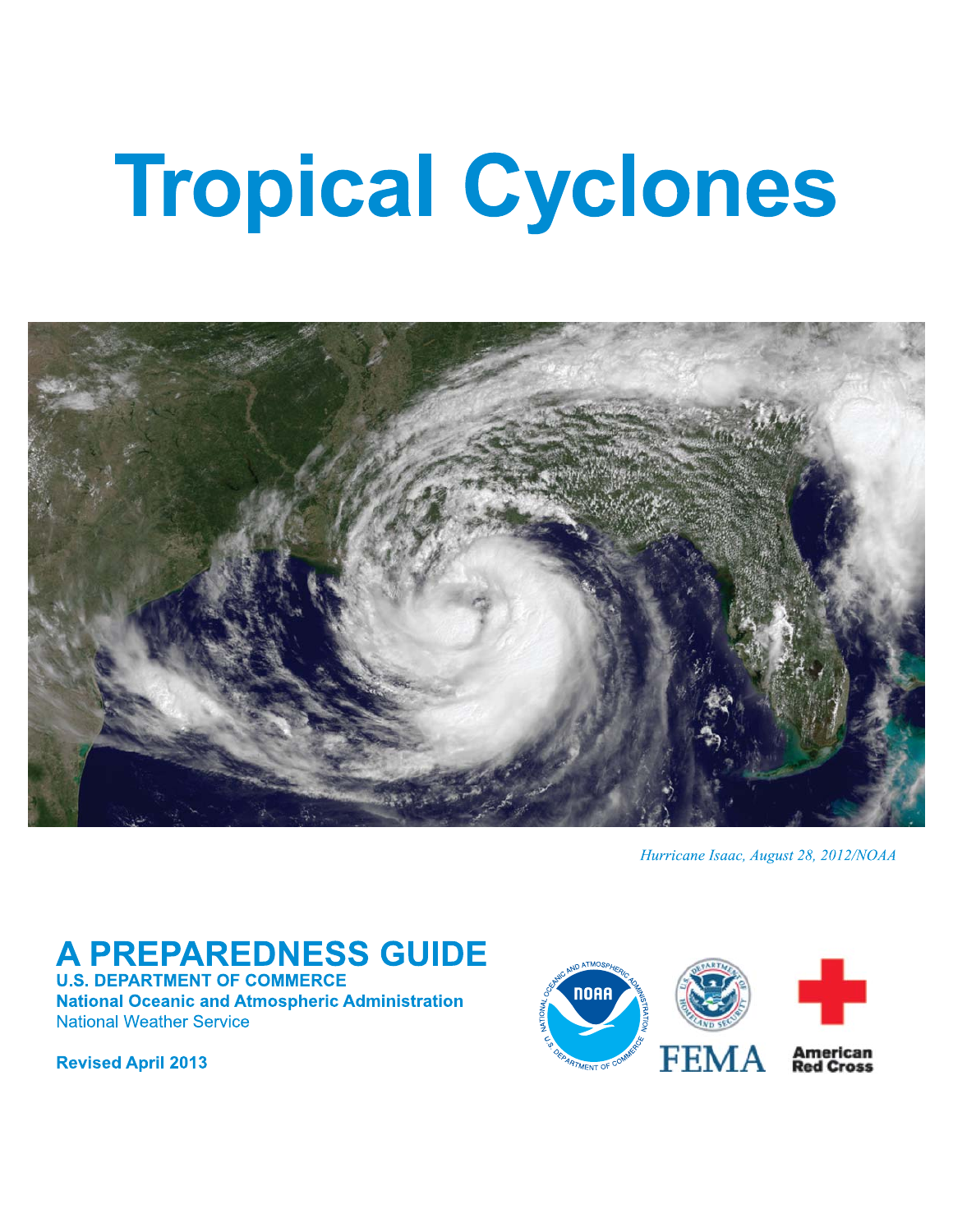# **Ways to Stay Informed**

# **NOAA Weather Radio All Hazards**

The National Weather Service (NWS) continuously broadcasts warning. watches, forecasts and non-weather related hazard information on NOAA Weather Radio All Hazards (NWR). The average range of the 1000+ NWR transmitters is 40 miles, depending on topography. For the best performing NWR receivers, NWS suggests you look at devices certified to Public Alert<sup>™</sup> standards.

These radios meet specific technical standards and come with many features such as Specific Area Message Encoding (SAME), a battery backup, both audio and visual alarms, selective programming for the types of hazards you want to be warned for, and the ability to activate external alarm devices for people with disabilities. Similar to a smoke detector, an NWR can wake you up in the middle of the night to alert you of a dangerous situation.



### **Current Storm Information**

- National Weather Service: www.weather.gov
- National Hurricane Center: www.nhc.noaa.gov
- Central Pacific Hurricane Center: www.prh.noaa.gov/cphc

### **Historical Storm Information**

- National Climatic Data Center: www.ncdc.noaa.gov
- NOAA Coastal Services Center: www.csc.noaa.gov

### **Emergency/Preparedness Information**

- American Red Cross: www.redcross.org
- FEMA: www.fema.gov

### **Mobile NHC and NWS Information**

- Mobile NHC website in basic HTML: www.nhc.noaa.gov/mobile
- Mobile NWS website for smartphones: mobile.weather.gov
- Mobile NWS website in basic HTML: cell.weather.gov

### **Other Information**

- Audio Podcasts: www.nhc.noaa.gov/audio/index.shtml
- Geographic Information System Data: www.nhc.noaa.gov/gis/
- NOAA Weather Radio All Hazards: www.weather.gov/nwr
- Hurricane Tracking Charts: www.weather.gov/os/hurricane/

### **Facebook**

- NHC Facebook Page: www.facebook.com/US.NOAA. **NationalHurricaneCenter.gov**
- CPHC/ NWS Honolulu Facebook Page: www.facebook.com/ US.NationalWeatherService.Honolulu.gov

### **Twitter**

- Atlantic: @NHC Atlantic
- Eastern North Pacific: @NHC Pacific
- Central Pacific: @NWSHonolulu
- Storm Surge: @NHC Surge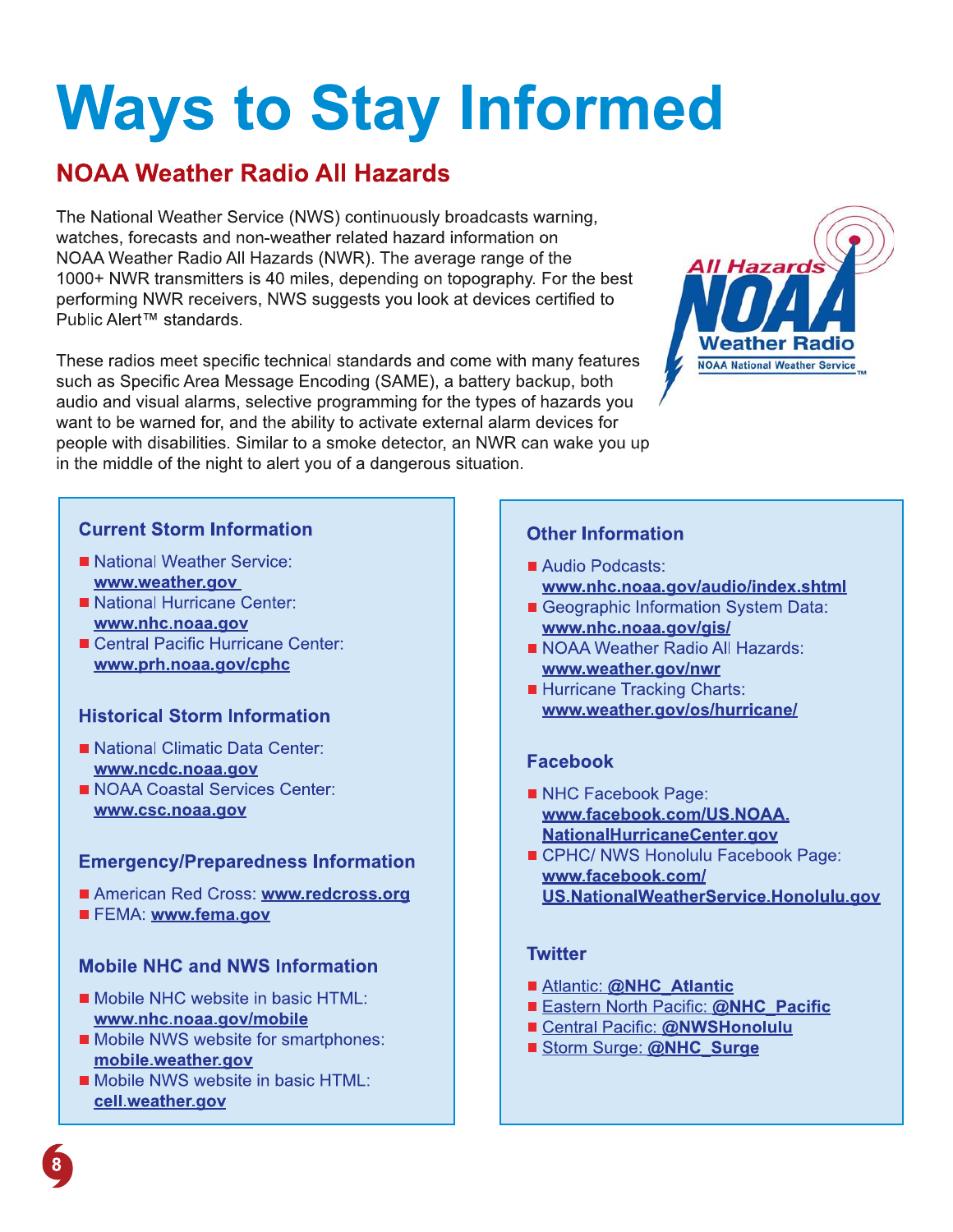# **What To Listen For**

- **HURRICANE WATCH:** An announcement that hurricane conditions (sustained winds of 74 mph or higher) are possible within the specified area in association with a tropical, subtropical, or post-tropical cyclone. Because hurricane preparedness activities become difficult once winds reach tropical storm force, the hurricane watch is issued 48 hours in advance of the anticipated onset of tropical-storm-force winds. During a Watch, prepare your home and review your plan for evacuation in case warnings are issued. Listen closely to instructions from local officials.
- **TROPICAL STORM WATCH:** An announcement that tropical storm conditions (sustained winds of 39 to 73 mph) are possible within the specified area within 48 hours in association with a tropical, subtropical, or posttropical cyclone. During a Watch, prepare your home and review your plan for evacuations in case warnings are issued. Listen closely to instructions from local officials.
- **HURRICANE WARNING:** An announcement that hurricane conditions (sustained winds of 74 mph or higher) are expected somewhere within the specified area in association with a tropical, subtropical, or post-tropical cyclone. Because hurricane preparedness activities become difficult once winds reach tropical storm force, the hurricane warning is issued 36 hours in advance of the anticipated onset of tropical-storm-force winds. The warning can remain in effect when dangerously high water or a combination of dangerously high water and waves continue, even though winds may be less than hurricane force.
- **TROPICAL STORM WARNING:** An announcement that tropical storm conditions (sustained winds of 39 to 73 mph) are expected somewhere within the specified area within 36 hours in association with a tropical, subtropical, or post-tropical cyclone.
- **EXTREME WIND WARNING:** Extreme sustained winds of a major hurricane (115 mph or greater), usually associated with the eyewall, are expected to begin within an hour. Take immediate shelter in the interior portion of a well-built structure.

Additional Watches and Warnings are issued to provide detailed information on specific threats such as floods and tornadoes. Local National Weather Service offices issue Flash Flood/Flood Watches and Warnings as well as Tornado Warnings.

### **National Hurricane Center and Central Pacific Hurricane Center Products**

**PUBLIC ADVISORIES** offer critical hurricane watch, warning and forecast information.

**FORECASTS/ADVISORIES** provide detailed hurricane track and wind field information

#### **PROBABILITIES OF HURRICANE/TROPICAL**

**STORM CONDITIONS** offer locally specific chances of experiencing tropical storm, strong tropical storm and hurricane force winds out to 5 days to better know if one will be impacted and when these conditions may occur.

### **Local National Weather Service Office Products**

**HURRICANE LOCAL STATEMENTS** give greater detail on how the storm will impact your area.

#### **NON-PRECIPITATION WEATHER**

**PRODUCTS** provide High Wind Watches and Warnings for inland areas that could experience strong winds.

Use all of the above information to make an informed decision on your risk and what actions to take. Listen to recommendations of local officials on TV, radio and other media and to NOAA Weather Radio All Hazards for the latest tropical cyclone information.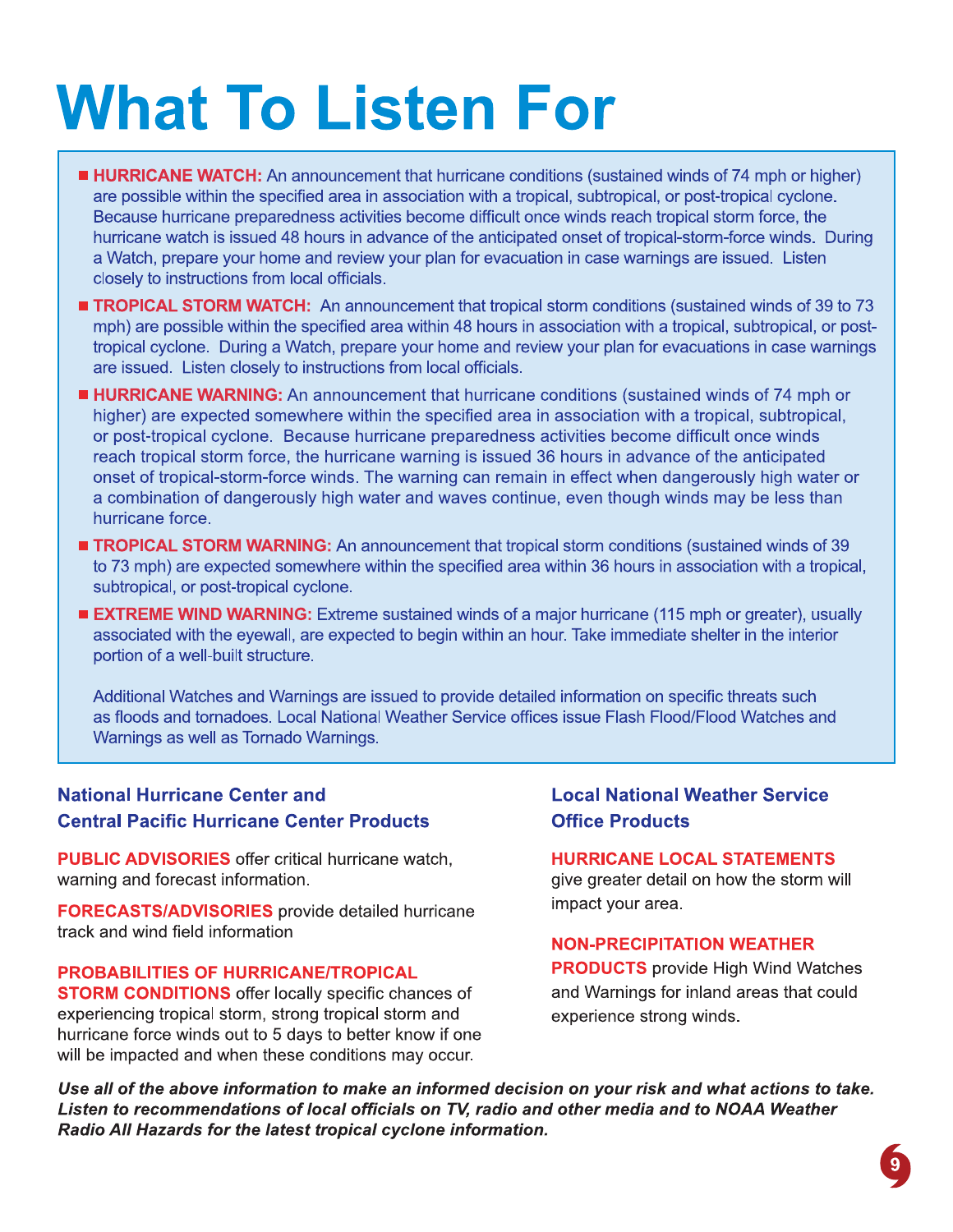# Are You Ready? **Are You Ready**<br> **Before the Hurr**<br>
Velocations of official shelters.<br>
Velocations of official shelters.<br>
Velocations of official shelters.<br>
Velocations of official shelters.<br>
Velocations and battery-powered<br>
equipment suc

# **Before the Hurricane Season**

- 
- 
- $\checkmark$  Learn locations of official shelters.<br> $\checkmark$  Check emergency equipment, such as **Before the Human Section**<br> **Before the Human Section**<br> *V* Determine safe evacuation routes inland.<br> *V* Check emergency equipment, such as<br>
flashlights, generators and battery-powered<br>
equipment such as cell phones and y flashlights, generators and battery-powered<br>equipment such as cell phones and your 'K2+L\*',(-21G.-1'44LG3,'-.,5J32) **Before the Hurrican**<br>
∨ Determine safe evacuation routes inland.<br>
∨ Learn locations of official shelters.<br>
∨ Check emergency equipment, such as<br>
flashlights, generators and battery-powered<br>
equipment such as cell phones V Determine safe evacuation routes inland.<br>
V Learn locations of official shelters.<br>
∨ Check emergency equipment, such as<br>
flashlights, generators and battery-powered<br>
equipment such as cell phones and your<br>
NOAA Weather V Determine sale evacuation rotues miand.<br>
V Learn locations of official shelters.<br>
V Check emergency equipment, such as<br>
flashlights, generators and battery-powered<br>
equipment such as cell phones and your<br>
NOAA Weather R V Learn locations of official shelters.<br>
∠ Check emergency equipment, such as<br>
flashlights, generators and battery-powered<br>
equipment such as cell phones and your<br>
NOAA Weather Radio All Hazards receiver.<br>
∠ Buy food that masningnts, generators and battery-powered<br>equipment such as cell phones and your<br>NOAA Weather Radio All Hazards receiver.<br> $\checkmark$  Buy food that will keep and store drinking wat<br> $\checkmark$  Buy plywood or other material to protec
	-
	- Equipment such as den phones and your<br>
	NOAA Weather Radio All Hazards receiver.<br>  $\checkmark$  Buy food that will keep and store drinking wa<br>  $\checkmark$  Buy plywood or other material to protect you<br>
	home if you don't already have it.<br> NOAA weather Radio All Hazards receiver.<br>  $\checkmark$  Buy food that will keep and store drinking wa<br>  $\checkmark$  Buy plywood or other material to protect you<br>
	home if you don't already have it.<br>  $\checkmark$  Trim trees and shrubbery so bran
		- fly into your home.<br> $\checkmark$  Clear clogged rain gutters and downspouts.
		-
		-
		-
		-



 $FEMA$ 

# During the Storm<br>When in a Watch Area... When in a

- Review your insurance policy.<br>
Find pet-friendly hotels on your evacuation route.<br> **During the Storn**<br>
When in a Watch Area...<br>
When in a Watch Area...<br>
When in a Watch Area...<br>
Frequently listen to radio, TV or NOAA Weat Radio All Hazards for official bulletins of the storm's progress. **Video Incommon Solution Server Server Server Server Server Server Server Server Server Server Server Server Server Server Server Server Server Server Server Server Server Server Server Server Server Server Server Server During theory of Source 1.1**<br>
When in a Watch Area...<br>
Yerequently listen to radio, TV or NOAA Weather<br>
Radio All Hazards for official bulletins of the<br>
storm's progress.<br>
Yerel and service family vehicles.<br>
Yerel and ser **Solution Solution CONTROM CONTROM CONTROM CONTROM CONTROM CREAD AND MANUST CRUDITY OF Rediction Strongly vehicles.**<br>
Very Frequently listen to radio, TV or NOAA Weather V C Radio All Hazards for official bulletins of the **When in a Watch Area...**<br>  $\checkmark$  Frequently listen to radio, TV or NOAA V<br>
Radio All Hazards for official bulletins of<br>
storm's progress.<br>  $\checkmark$  Fuel and service family vehicles.<br>  $\checkmark$  Inspect and secure mobile home tie **When In a Watch Area...**<br>  $\checkmark$  Frequently listen to radio, TV or NOAA Weathe<br>
Radio All Hazards for official bulletins of the<br>
storm's progress.<br>  $\checkmark$  Fuel and service family vehicles.<br>  $\checkmark$  Inspect and secure mobile Frequently listen to radio, TV or NOAA Weather<br>
Radio All Hazards for official bulletins of the<br>
storm's progress.<br>
Very land service family vehicles.<br>
Very land secure mobile home tie downs.<br>
Very lange extra cash on hand Frequenty listent to radio, it of NOAA weather<br>
Radio All Hazards for official bulletins of the<br>
storm's progress.<br>
Close<br>
Fuel and service family vehicles.<br>
Close<br>
Fuel and service family vehicles.<br>
Fuel and service famil
	-
	-
	-
	-
	- first aid supplies, drinking water and medications.<br> $\checkmark$  Bring in light-weight objects such as garbage Som is progress.<br>  $\checkmark$  Euel and secure family vehicles.<br>  $\checkmark$  Euel and secure mobile home tie downs.<br>  $\checkmark$  Ensure you have extra cash on hand.<br>  $\checkmark$  Ensure you have extra cash on hand.<br>  $\checkmark$  Ensure you have extra cas
		-

# Plan to Leave if You...

- Fuer and service larming venicies.<br>  $\checkmark$  Inspect and secure mobile home tie downs.<br>  $\checkmark$  Ensure you have extra cash on hand.<br>  $\checkmark$  Prepare to cover all windows and doors with thotel or a<br>
shutters or other shielding ma
- %+0'+,.\*3b+4'G3\*'6aG'J.)'2,-./'+,G+IG **Plan to Leave if You...**<br>  $\checkmark$  Take p<br>
most p<br>
most p<br>
most p<br>
most p<br>
those u<br>
ldentify<br> **Plan to Leave if You...**<br>  $\checkmark$  Live in a mobile home. They are unsafe in high<br>
winds no matter how well fastened to the ground. Most public<br>
most public<br>
most public<br>
those used<br>
ldentify pet-<br>
<br>
v Live in a mobile home. They are unsafe in high<br>
winds no matter how well fastened to the ground.<br>
v Live on the coastline, an offshore island or near a river or a flood plain.<br> $\checkmark$  Live in a high rise building. Hurricane winds are Hentify pet-fr<br>
Vertical Control of the U.S. They are unsafe in high<br>
Vertical Control of the ground.<br>
Vertical Control of the constitution of the ground.<br>
Vertical Control of the constitution of the ground.<br>
Vertical Cont
	- **Plan to Leave if You...**<br>  $\checkmark$  Live in a mobile home. They are unsafe in<br>
	winds no matter how well fastened to the g<br>  $\checkmark$  Live on the coastline, an offshore island or<br>
	river or a flood plain.<br>  $\checkmark$  Live in a high ris

### When in a Warning Area...

- Radio All Hazards for official bulletins. ✓ Close storm shutters.
- 
- $\checkmark$  Follow instructions issued by local officials. Leave immediately if ordered!
- Arring the Storm<br>
When in a Warning Area...<br>
A Weather <br>
A Weather <br>
<br>
A Weather <br>
<br>
<br>
Closely monitor radio, TV or NOAA Weather<br>
<br>
<br>
<br>
Close storm shutters.<br>
<br>
<br>
<br>
<br>
Nowns.<br>
<br>
<br>
<br>
<br>
Nowns.<br>
<br>
<br>
<br>
<br>
<br>
<br>
<br>
<br>
<br>
<br>
<br>
<br>
<br>
<br>
<br> **Uring the Storm**<br>
When in a Warning Area.<br>
A Weather <br>
V Closely monitor radio, TV or NOAA Wea<br>
of the Radio All Hazards for official bulletins.<br>
V Close storm shutters.<br>
V Follow instructions issued by local official<br>
d **The Storm**<br>
A Weather <br>
∴ **When in a Warning Area...**<br>
A Weather <br>
∠ Closely monitor radio, TV or NOAA Weather<br>
Radio All Hazards for official bulletins.<br>
∠ Close storm shutters.<br>
∠ Follow instructions issued by local of
	- flood zone.<br> $\checkmark$  DO NOT stay in a mobile or manufactured home.
	-
- When in a Warning Area...<br>
her <br>
Closely monitor radio, TV or NOAA Weather<br>
Radio All Hazards for official bulletins.<br>
Close storm shutters.<br>
Follow instructions issued by local officials. Leave<br>
immediately if ordered!<br>
C WITCH IN A WATHING Area...<br>
AA Weather<br>
so f the<br>
Solosely monitor radio, TV or NOAA Weather<br>
so f the<br>
Close storm shutters.<br>
Close storm shutters.<br>
downs.<br>
Tollow instructions issued by local officials. Leave<br>
downs.<br>
To V Closely monitor radio, TV or NOAA weather<br>
Radio All Hazards for official bulletins.<br>
∠ Close storm shutters.<br>
∠ Follow instructions issued by local officials. Leave<br>
immediately if ordered!<br>
∠ Stay with friends or rela Madio All Hazards for official bulletins.<br>
V Close storm shutters.<br>
The mediately if ordered!<br>
With the mediately if ordered!<br>
V Stay with friends or relatives at a low-rise inland<br>
with the or at a designated public shelt V Close storm shutters.<br>
V Close storm shutters<br>
C Follow instructions issued by local officials. Lea<br>
Ind.<br>
C Stay with friends or relatives at a low-rise inland<br>
doors with<br>
the lor at a designated public shelter outside  $\frac{1}{\sqrt{2}}$ <br>  $\frac{1}{\sqrt{2}}$ <br>  $\frac{1}{\sqrt{2}}$ <br>  $\frac{1}{\sqrt{2}}$ <br>  $\frac{1}{\sqrt{2}}$ <br>  $\frac{1}{\sqrt{2}}$ <br>  $\frac{1}{\sqrt{2}}$ <br>  $\frac{1}{\sqrt{2}}$ <br>  $\frac{1}{\sqrt{2}}$ <br>  $\frac{1}{\sqrt{2}}$ <br>  $\frac{1}{\sqrt{2}}$ <br>  $\frac{1}{\sqrt{2}}$ <br>  $\frac{1}{\sqrt{2}}$ <br>  $\frac{1}{\sqrt{2}}$ <br>  $\frac{1}{\sqrt{2}}$ <br>  $\frac{1}{\sqrt{2}}$ Finnedately if ordered:<br>
√ Stay with friends or relatives at a low-rise inland<br>
hotel or at a designated public shelter outside the<br>
flood zone.<br>
√ DO NOT stay in a mobile or manufactured home.<br>
S. √ Notify neighbors and ors with the lot of at a designated public shelter outside the flood zone.<br>
In the flood zone.<br>
In the flood zone.<br>
The flood zone.<br>
The flood zone is a designated public shelter outside the flood zone.<br>
In mode of the war shall the or at a designated public stretter outside the<br>sistement food zone.<br>Anned food,  $\sqrt{D}$  DO NOT stay in a mobile or manufactured home.<br>Independent of the warned area of your evacuation plans.<br>furniture.  $\sqrt{A}$  Ta ned food,<br>
y DO NOT stay in a mobile c<br>
medications.<br>
y Notify neighbors and a fam<br>
garbage<br>
miture.<br>
y Take pets with you if possi<br>
most public shelters do not<br>
those used by used by pec<br>
ldentify pet-friendly hotels<br>
rou

**TO**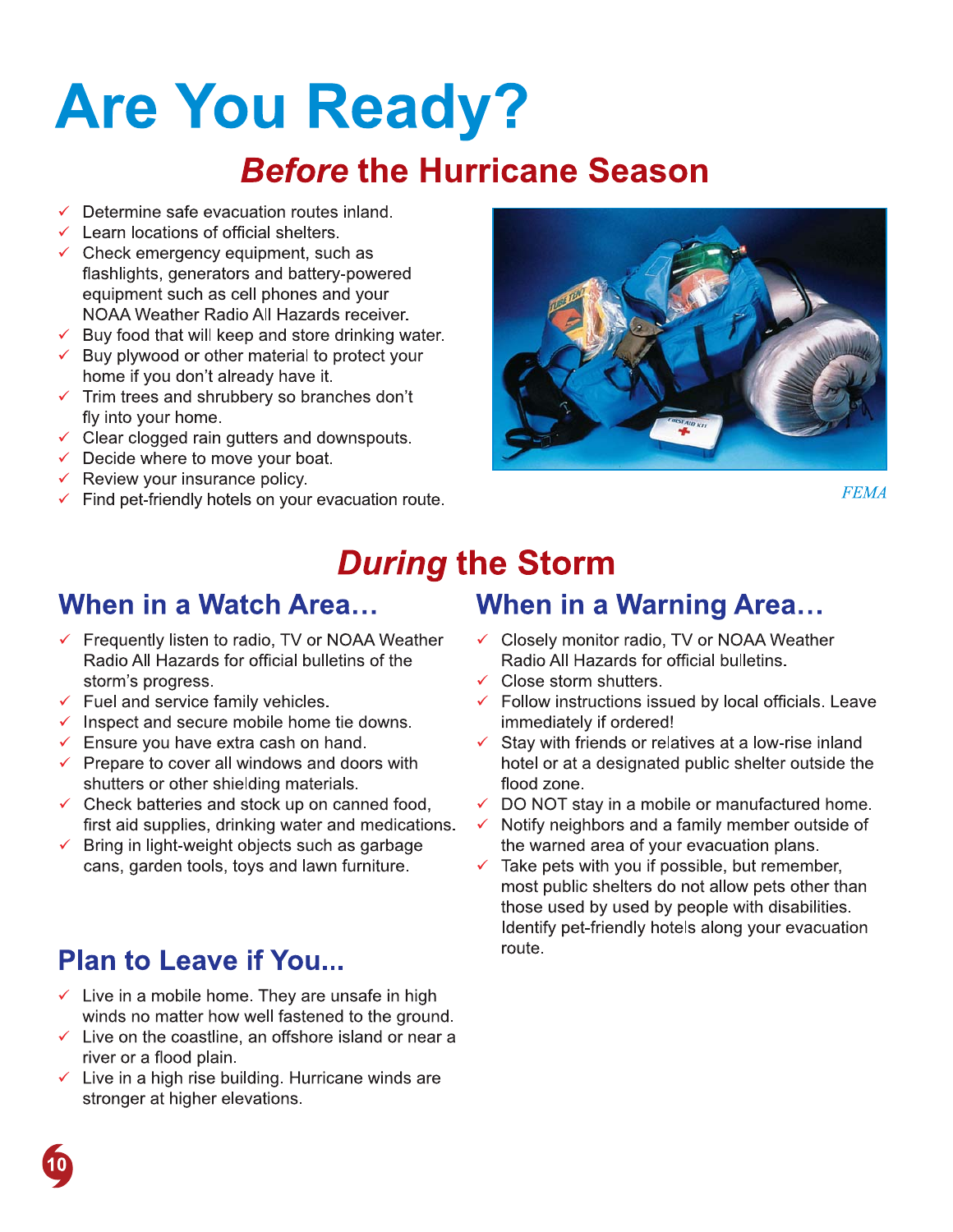# If Staying in a Home...

- $\checkmark$  Turn refrigerator to maximum cold and keep it closed.
- $\checkmark$  Turn off utilities if told to do so by authorities.
- $\checkmark$  Turn off propane tanks.
- $\checkmark$  Unplug small appliances.
- $\checkmark$  Fill bathtub and large containers with water in case clean tap water is unavailable. Use water in bathtubs for cleaning and flushing only. Do NOT drink it.

## If Winds Become Strong...

- $\checkmark$  Stay away from windows and doors, even if they are covered. Take refuge in a small interior room, closet or hallwav.
- ← Close all interior doors. Secure and brace external doors.
- $\checkmark$  If you are in a two-story house, go to an interior first floor room.
- $\checkmark$  If you are in a multi-story building and away from water, go to the 1st or 2nd floor and stay in the halls or other interior rooms away from windows.
- $\checkmark$  Lie on the floor under a table or other sturdy object.

# **Be Alert For...**

- $\checkmark$  Tornadoes—they are often spawned by hurricanes.
- $\checkmark$  The calm "eye" of the storm—it may seem like the storm is over, but after the eye passes, the winds will change direction and quickly return to hurricane force.



**American Red Cross** 

# **What to Bring to a Shelter**

### **What to Bring to a Shelter**

- First-aid kit
- Medicine, prescriptions
- **Baby food and diapers**
- Games, books, music players with headphones
- **Toiletries**
- Battery-powered radio and cell phone
- $\blacksquare$  Flashlights
- Extra batteries
- A blanket or sleeping bag for each person
- Identification
- Copies of key papers such as insurance policies
- Cash, credit card

### **REMINDER: If you are told to leave** your home, do so immediately!

# **After the Storm**

- ← Keep listening to radio, TV or NOAA Weather Radio All Hazards.
- $\checkmark$  Wait until an area is declared safe before entering.
- $\checkmark$  Watch for closed roads. If you come upon a barricade or a flooded road, Turn Around Don't Drown!™
- $\checkmark$  Stay on firm, dry ground. Moving water only 6 inches deep can sweep you off your feet. Standing water may be electrically charged from power lines.
- $\checkmark$  Never use a generator indoors.
- $\checkmark$  Avoid weakened bridges and washed out roads.
- $\checkmark$  Once home, check gas, water and electrical and appliances for damage.
- $\checkmark$  Use a flashlight to inspect damage. Never use candles and other open flames indoors.
- $\checkmark$  Wear proper shoes to prevent cutting feet on sharp debris.
- $\checkmark$  Do not drink or prepare food with tap water until officials say it is safe.
- $\checkmark$  Avoid electrocution by not walking in areas with downed power lines.